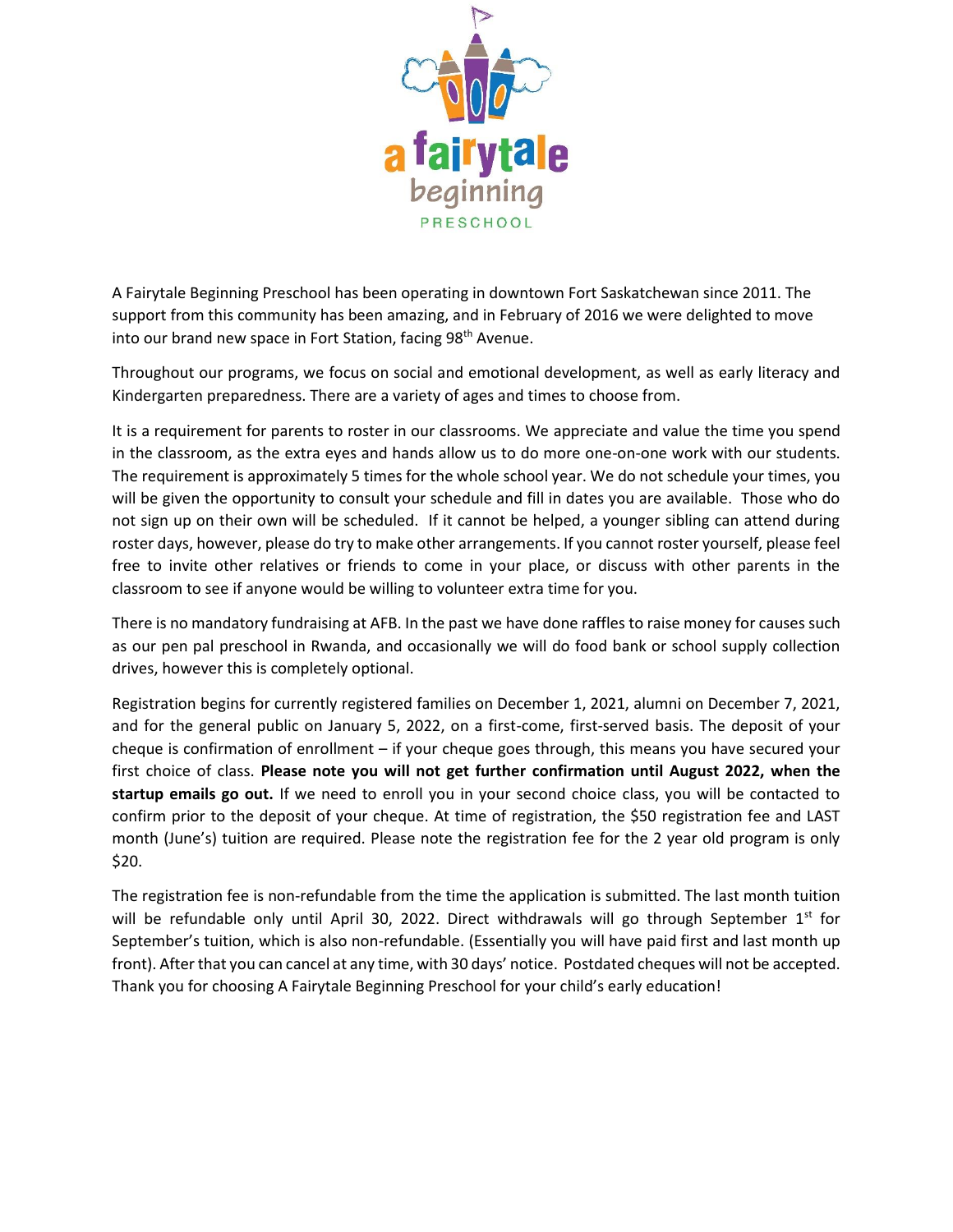## **Multiple Year Registration**

This year, we are happy to be able to offer multiple year registration. This will guarantee your child's space throughout their entire time at A Fairytale Beginning at once, no more panicking about getting your kiddo into classes! If you are registering your child for multiple years at a time, you will need to provide the following:

- \$50 non-refundable registration fee for the 2022/23 year, and LAST month (June's) tuition (\$20 registration fee for 2 year old program).
- \$50 non-refundable registration for subsequent years (each year must be paid separately).
- Acceptance of multiple year registration terms (cancellation, class/fee changes).

A couple quick items to consider when registering for multiple years at once:

- All of our teachers have families, and as such, scheduling conflicts are sometimes unavoidable. By registering for multiple years at once, we may not always be able to guarantee original choice of teachers, and reserve the right to change class start and end times by up to 15 minutes. What this could look like, for example:
	- $\circ$  In 2022 you register your child for both 3 and 4 year preschool with Mrs. Courtney, however, during 2022, Mrs. Courtney runs away to the circus. Now, we are unable to guarantee your original teacher for the 4 year program.
	- $\circ$  You registered for the optional Friday 9:00-11:30 4 year class with Mrs. Nicole, however Mr. Nicole gets a job that requires Mrs. Nicole to start work later. Mrs. Nicole needs to change her class time to 9:15-11:45, thus we can't guarantee your original class time.
- Prices may be subject to an increase, up to \$5 per month.
- Multiple year registration fees remain, as always, non-refundable.

# *I am ready to register my child for preschool. What do I need?*

- 1) Completed forms (fill in ALL blanks before handing in forms).This includes Alberta Health Care Number as well as a full PHYSICAL address for your alternate emergency contact. These are required by law.
- 2) Attach Pre-Authorized Debit (PAD) Agreement for monthly payments. Post-dated cheques will not be accepted
- 3) Attach cheque for \$50 registration fee plus last month's tuition (can be combined in one cheque)
- 4) Separate cheque for \$50 registration fee for each additional year, if registering for multiple years. Cheques can be postdated up to 60 days from date of application.
- 5) Outdoor Space Permission form for current year.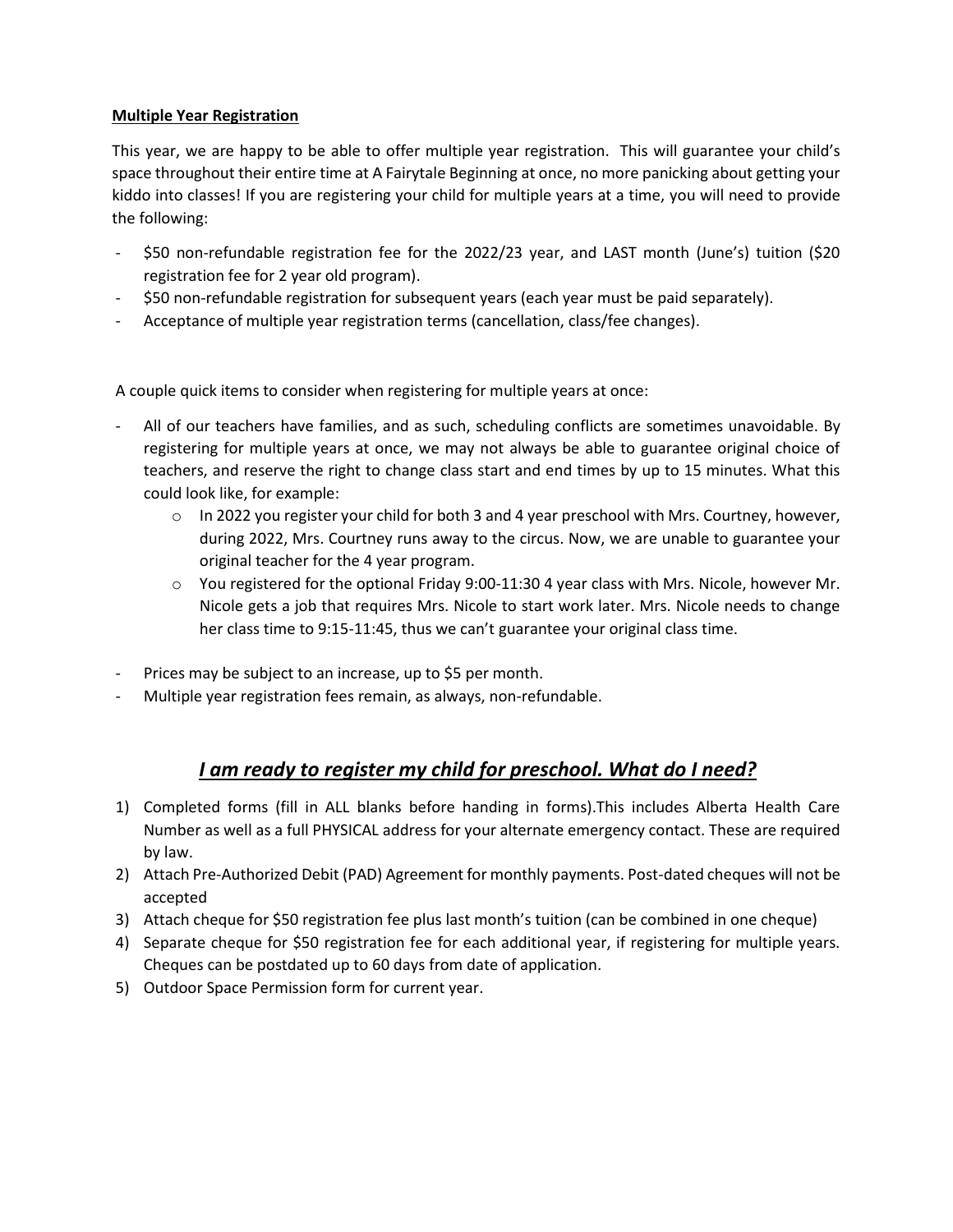## **Program Choices**

## **Three Year Old Program\_\_\_\_\_\_\_\_\_\_\_\_\_\_\_\_\_\_\_\_\_\_\_\_\_\_\_\_\_\_\_\_\_\_\_\_\_\_\_\_\_\_\_\_\_\_\_\_\_\_\_\_\_\_\_\_\_\_\_\_\_\_\_\_\_**

| Must be 3 by December 31 <sup>st</sup> of that school year \$50 reg fee (\$1150/Year – Installments of \$115/month) |                                                                                                                     |              |              |  |  |
|---------------------------------------------------------------------------------------------------------------------|---------------------------------------------------------------------------------------------------------------------|--------------|--------------|--|--|
| Class #                                                                                                             | Class Name                                                                                                          | Day          | Time         |  |  |
| 15                                                                                                                  | Our Lady of the Angels                                                                                              | Friday       | 9:00-11:00   |  |  |
|                                                                                                                     | <b>Four Year Old Program</b>                                                                                        |              |              |  |  |
|                                                                                                                     | Must be 4 by December 31 <sup>st</sup> of that school year \$50 reg fee (\$2000/Year – Installments of \$200/month) |              |              |  |  |
| Class #                                                                                                             | Class Name                                                                                                          | Dav          | Time         |  |  |
| 13                                                                                                                  | St. John XXIII Classroom                                                                                            | Mon to Thurs | $9:00-11:30$ |  |  |
| 14                                                                                                                  | St. John XXIII Classroom                                                                                            | Mon to Thurs | 12:15-2:45   |  |  |
| 11                                                                                                                  | Our Lady of the Angels                                                                                              | Mon to Thurs | 9:00-11:30   |  |  |
| 12                                                                                                                  | Our Lady of the Angels                                                                                              | Mon to Thurs | 12:15-2:45   |  |  |

## **\*Please note more 3 year old programs are available at our Fort Station location 10470-98 Ave**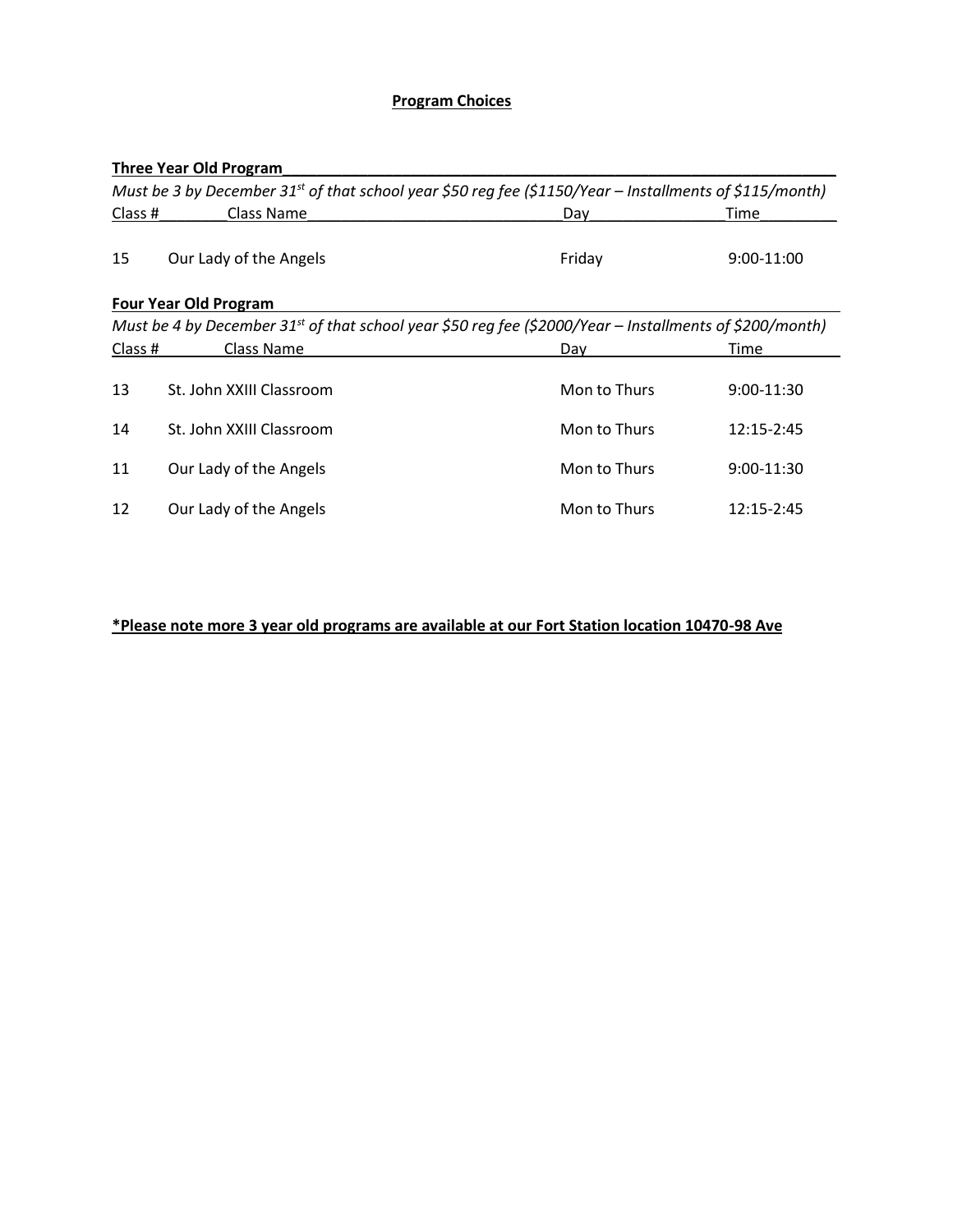**2022/2023 School Year**

Class Choice #1:

Class Choice #2:

Attach \$50 registration fee plus first month's tuition.

#### **2023/2024 School Year**

Class Choice #1:

Class Choice #2: Department of the Class Choice #2:

- Please attach separate cheque for \$50 registration fee, dated no more than 60 days from application date.
- First month tuition will be due no later than Dec 1, 2022, to continue to hold your class selection.

### **Multiple Year Registration Terms & Conditions**

| (Please leave blank if only registering for the 2022/2023 school year)                            |                                                                                                        |
|---------------------------------------------------------------------------------------------------|--------------------------------------------------------------------------------------------------------|
|                                                                                                   | I am aware that in registering for multiple years, that my \$50 registration fee for each year is non- |
| refundable, and that all cancellation policy rules still apply to each year my child is enrolled. |                                                                                                        |
| Parent/Guardian Signature:                                                                        | Date:                                                                                                  |
|                                                                                                   |                                                                                                        |

I am aware that in registering for multiple years, that A Fairytale Beginning reserves the right to change teacher choice without prior notice.

| Parent/Guardian Signature: | Date: |  |
|----------------------------|-------|--|
|                            |       |  |

I am aware that in registering for multiple years, that A Fairytale Beginning reserves the right to change class times by up to 15 minutes' difference without prior notice. Parent/Guardian Signature: Date:

I am aware that A Fairytale Beginning reserves the right to increase tuition costs for subsequent years, up to and including \$5 per month, for a total of \$50 per year, without prior notice.

| Parent/Guardian Signature: | Date: |  |
|----------------------------|-------|--|
|                            |       |  |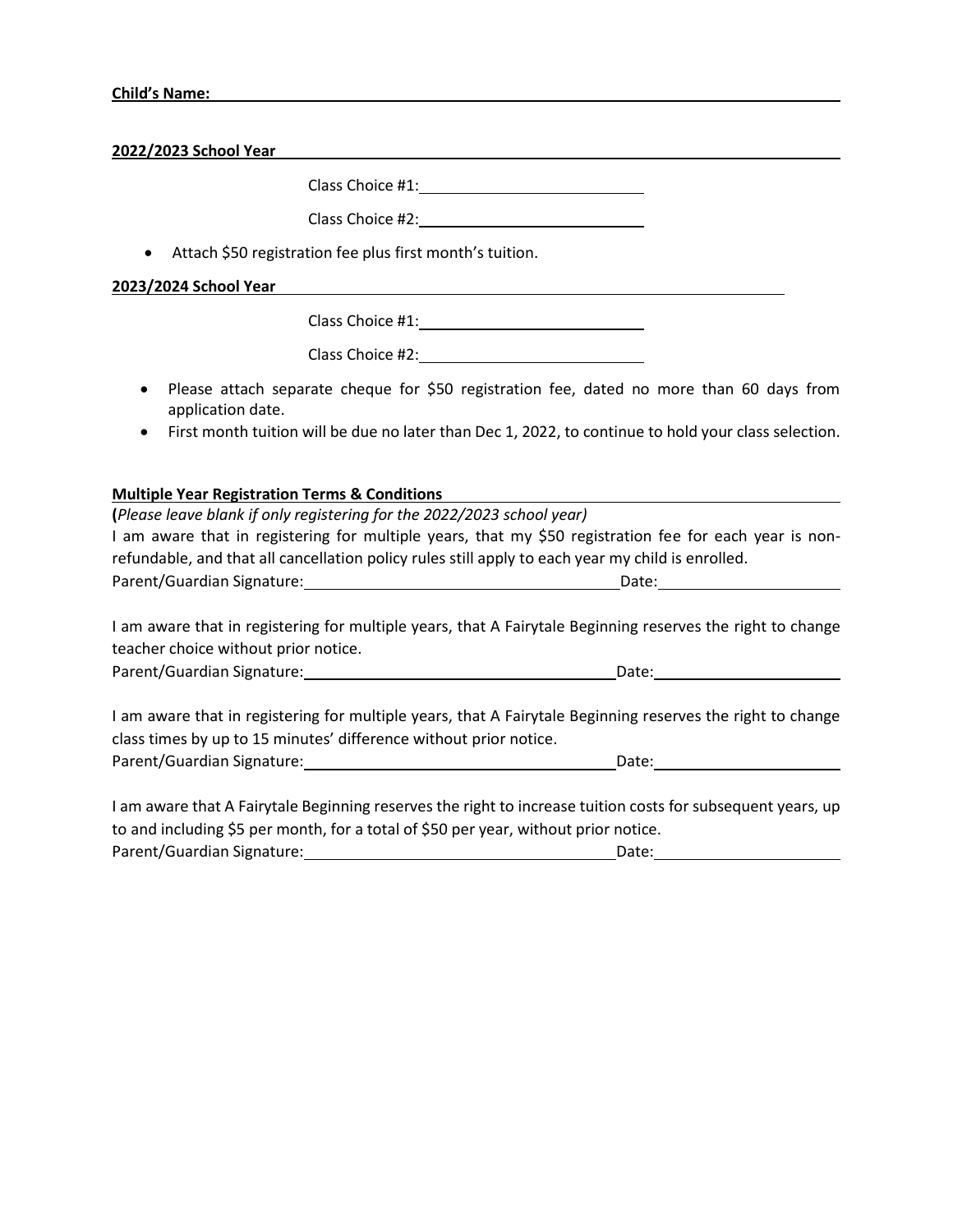Student Information

| Home #: _______________________________Cell #: ____________________________Work #: ___________________________                                                                                                                 |  |  |  |
|--------------------------------------------------------------------------------------------------------------------------------------------------------------------------------------------------------------------------------|--|--|--|
|                                                                                                                                                                                                                                |  |  |  |
| Address: Andreas Address: Address: Address: Address: Address: Address: Address: Address: Address: Address: Address: Address: Address: Address: Address: Address: Address: Address: Address: Address: Address: Address: Address |  |  |  |
| City: City: City: City: City: City: City: City: City: City: City: City: City: City: City: City: City: City: City: City: City: City: City: City: City: City: City: City: City: City: City: City: City: City: City: City: City:  |  |  |  |
| Home #:________________________________Cell #:____________________________Work #:________________________                                                                                                                      |  |  |  |
|                                                                                                                                                                                                                                |  |  |  |
|                                                                                                                                                                                                                                |  |  |  |
|                                                                                                                                                                                                                                |  |  |  |
|                                                                                                                                                                                                                                |  |  |  |
|                                                                                                                                                                                                                                |  |  |  |

## **(Alternate emergency contact is someone other than parent or guardians, must provide physical address, NO PO Box Numbers)**

Please list the name of anyone authorized to pick up your child. Please think of anyone who you would think to send if you had an emergency. Your child will not be released to anyone if they are not on this list. Please note they will be required to provide photo ID.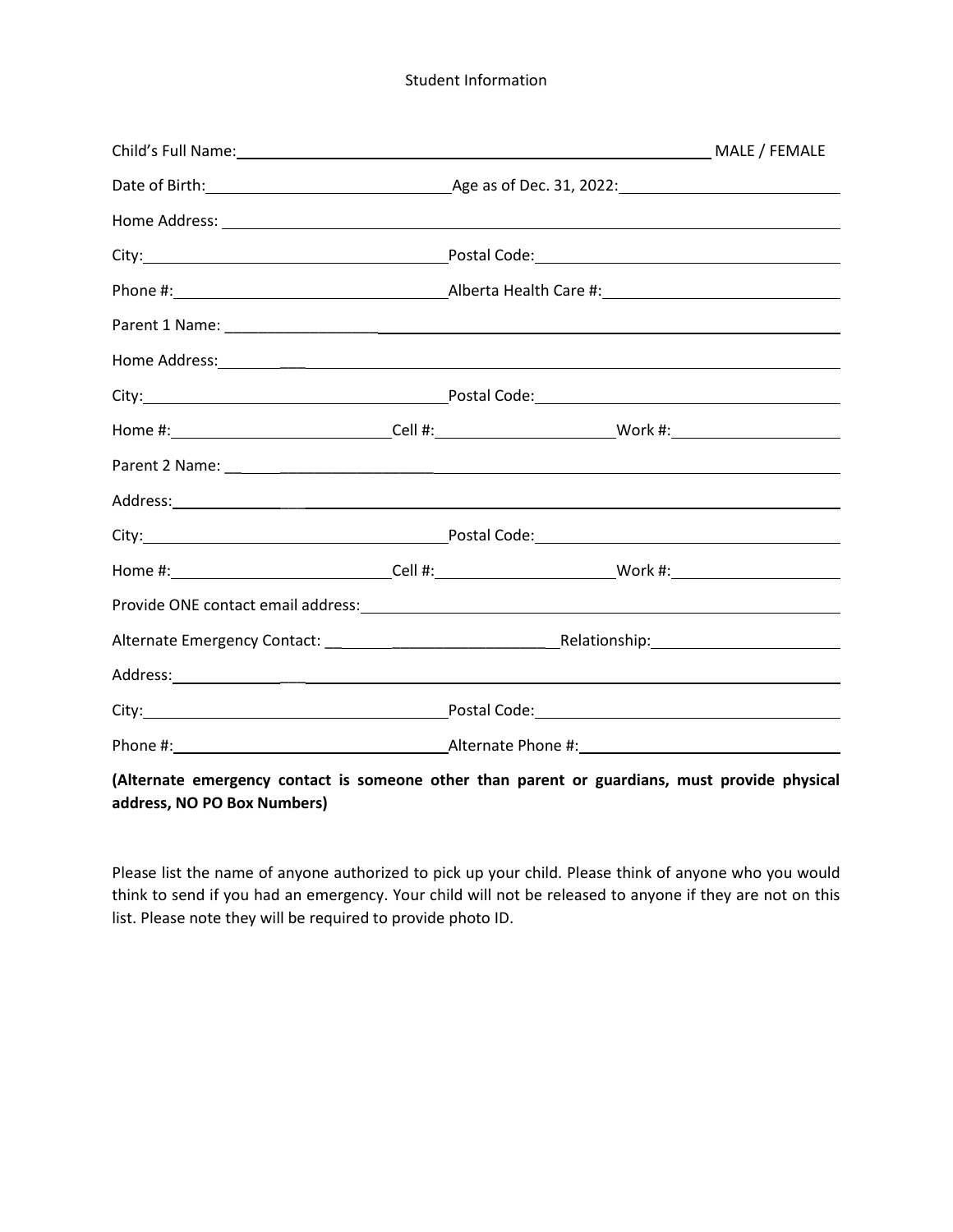Allergies: and the contract of the contract of the contract of the contract of the contract of the contract of the contract of the contract of the contract of the contract of the contract of the contract of the contract of

Are your child's immunizations up to date?<br>
<u>
and the summand contract of the summand contract of the summands of the summands of the summands of the summands of the summands of the summands of the summands of the summands</u>

Any other health concerns we should be aware of?<br>
<u>Letter and a summan concernsum of the same of</u>  $\frac{1}{2}$ 

**By signing below, applicant agrees to abide by policies listed in the attached information sheet, including understanding and acceptance of the cancellation policy.**

| <b>Parent/Guardian Signature:</b> | Date: |  |
|-----------------------------------|-------|--|
|                                   |       |  |

**Permission to take pictures in class – these pictures are for internal use only, photos will not be provided to media without prior consent:**

| <b>Parent/Guardian Signature:</b> | Date: |
|-----------------------------------|-------|
|-----------------------------------|-------|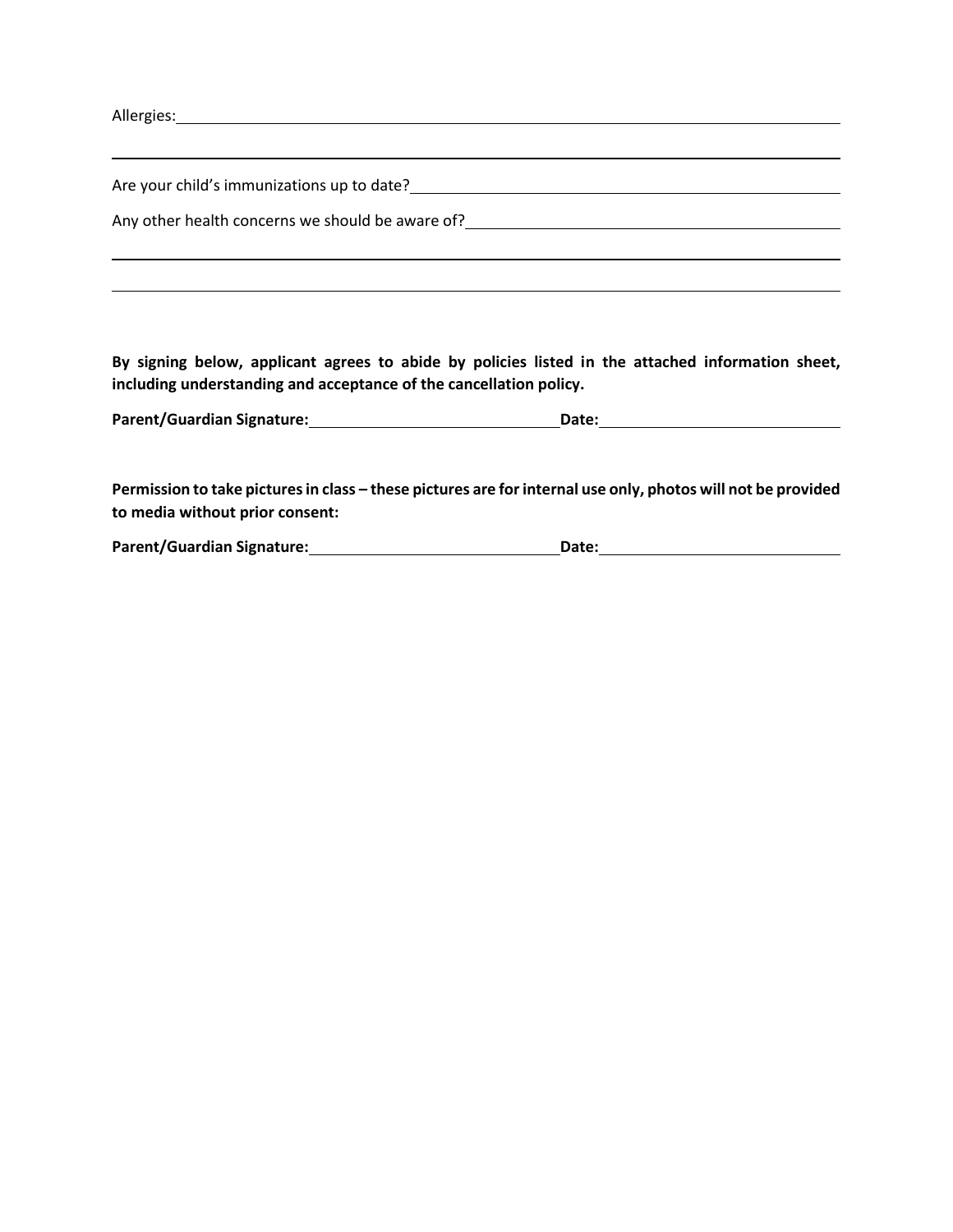#### Permission to Use Outdoor Space

Throughout the course of the year we will periodically be using outdoor space, on and off the property. These include, but are not limited to, such areas as the parking lot (for fire drills), park equipment, and general area around the school. The risk of these activities is minor, however injuries may result in participating. These risks include but are not limited to:

- 1) Weather related such as sunburn or high winds
- 2) Animal or bug bites
- 3) Slip and fall hazards
- 4) Sports injuries such as bruises, sprains or breaks
- 5) Allergic reactions
- 6) Injuries involving motor vehicles

These risks result from the nature and location of the activity and can occur without fault of either the student, A Fairytale Beginning Preschool Ltd (its employees or agents), and Elk Island Catholic Schools.

Lisa Makin/Courtney Kochan

Owner

A Fairytale Beginning Ltd.

### ACKNOWLEDGEMENT

I acknowledge that by signing this, I accept the risks of participating in these outdoor activities for the 2022-2023 school year at A Fairytale Beginning Preschool.

| Student's Name: | Date: |
|-----------------|-------|
|                 |       |
| Parent's Name:  | Date: |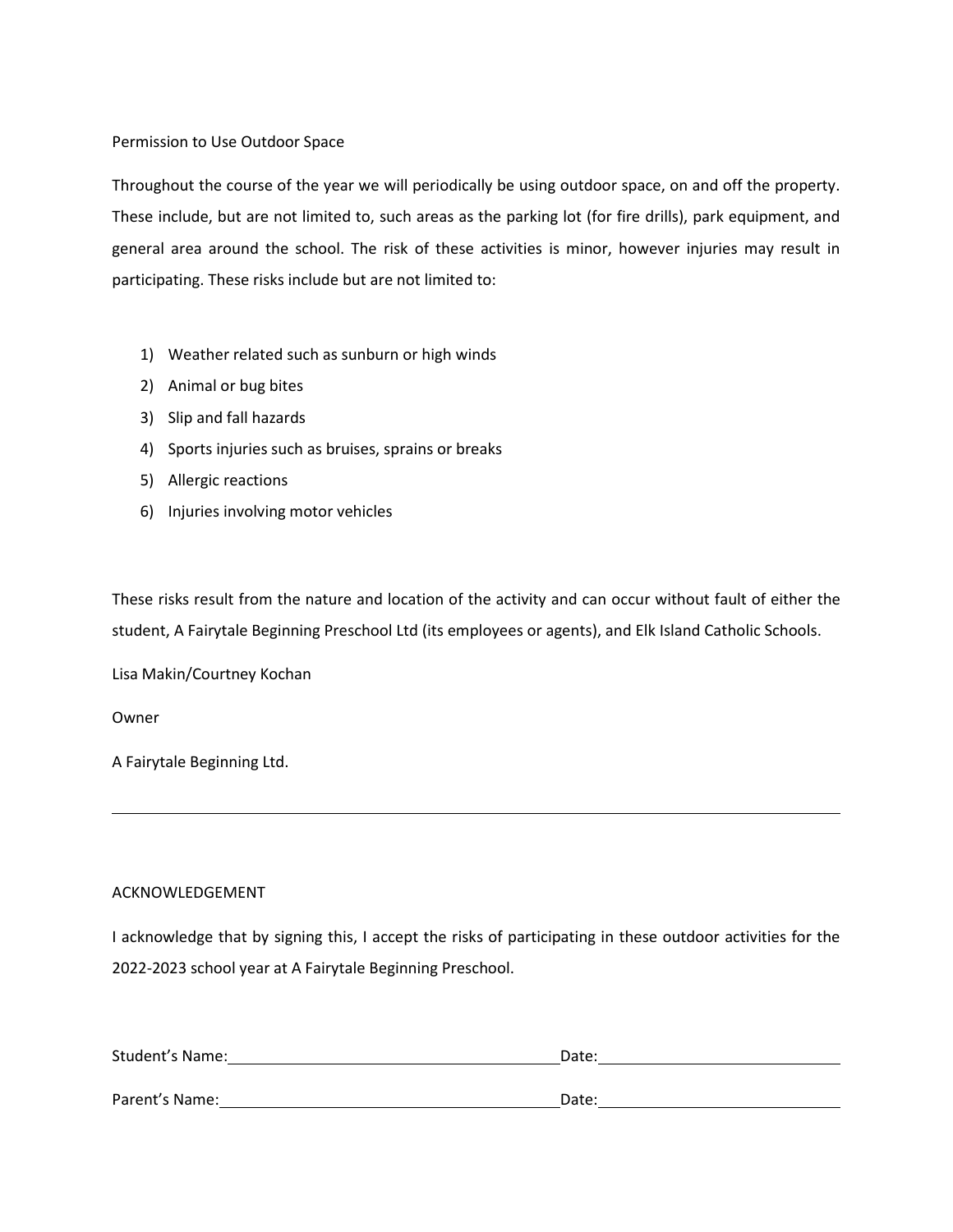## **Information Sheet**

#### **Registration/Fees**

Registration will open for the 2022/23 school year for currently registered families on December 1, 2021, and previously registered families on December 7, 2021. Registration forms will need to be submitted to the office by no later than January 4, 2022 for priority registration. On January 5<sup>th</sup>, 2022, registration will open to the general public and spots will be filled on a first-come, first-served basis. A non-refundable registration of \$50 is required when handing in forms, and registration will not be processed until it is received. Along with the \$50, please include a direct withdrawal form for all tuition payments. Last month tuition is also due at time of registration, and is refundable until April 30<sup>th</sup>, 2022. After May 1<sup>st</sup>, withdrawal from the program will not get a refund of any kind. **September's payment will be withdrawn September 1 st, and neither the September, nor June payment are refundable, as they both act as a deposit on the program, and to avoid any fee collection issues in June.** If you are planning to pay for the program in full, please attach your cheque dated September 1, 2022 to the forms. Fees being made monthly will be directly withdrawn on the first of the month, please provide a debit authorization at time of registration. **Please note that registrations forms must have a PAD Agreement, registration fee, and last month's tuition included.** All NSF transactions will have a \$25 charge added to them, and payment will need to be provided in cash or etransfer within 5 business days. If this is not possible, and payment has not been cleared up by the first of the following month, the NSF charge will be increased to \$50. If you foresee financial hardship or difficulty making payments, please notify the office at least 5 days prior to the beginning of the month. If advance notice is not given, we are unable to stop direct withdrawal in our system. A credit card option is available for those who wish to use credit or debit for payment in full, however this option is only available at the Open House in September, for those wanting to pay the entire remaining balance.

**Deposit of your registration fee is your confirmation of acceptance into the program, we will only contact you if we need to register you in your second choice or if you are on a waiting list. Info emails regarding startup come out in early August 2022.**

### **Program Withdrawal**

After August 1, 2022, if you would like to withdraw your child from the program for any reason, we require 30 days' notice in writing. For example, if you would like to withdraw from the program for December 1st, we need to receive your withdrawal notice for November 1<sup>st</sup> or your payment will still be processed.

#### **Staggered Start**

At the beginning, we do a staggered start, which means for the first few classes, only half the children will attend each class. This is both to ease your child into preschool, plus to assist our teachers in the transition to new students. An info email will go out in August 2022 with the startup schedule and any information you will need.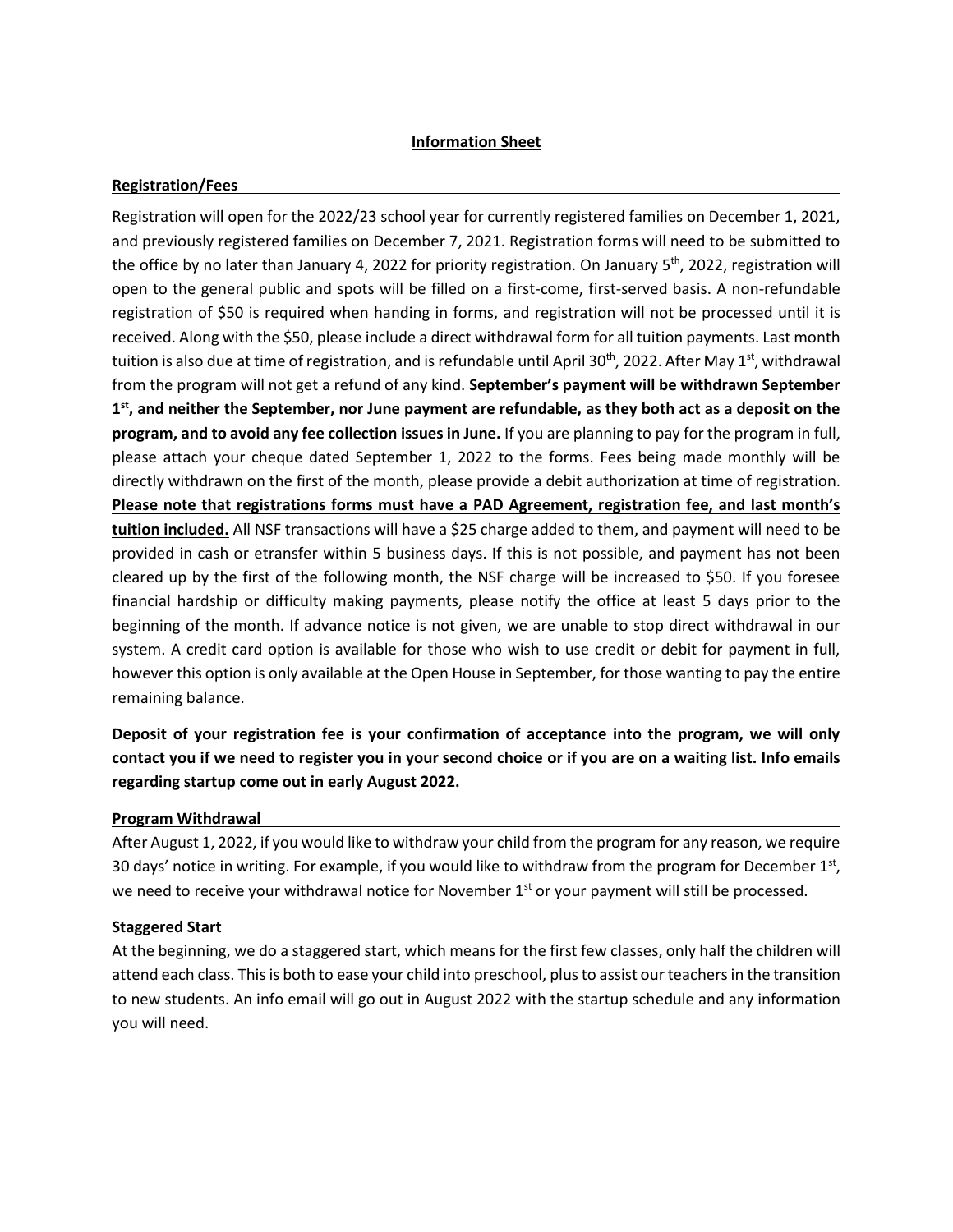## **Transition**

Some children's transition will be more difficult than others. Please trust us to help your child through this difficult time, and attempt quick exits even though they are upset. I have been in your shoes! I remember leaving my screaming little girl and walking away only to have some tears myself in the hallway. More often than not, children calm down once the parent is gone. Most children just need to develop the trust that you will return at the end of class.

## **Volunteering**

We require and value your time in the classroom. With your helping hands, we can be freer to provide individual attention to the children in our classrooms. If everyone signs up, you should only need to come into the classroom once a month. The roster schedule will be posted on the board in the entrance area. If you are unable to accommodate us, please feel free to sign up grandparents or other family members or friends.

### **Calendar**

Due to our own children being in the catholic school system, we will be following their schedule for school closures. Sorry for any problems this creates, however if we followed both systems, we would have too many days off. I will send home a copy of that school calendar in September. Please note these days will not be made up. We will not be closing early on Early out Wednesdays.

## **Preschool Closures**

If the school has to close due to weather, the day will not be made up. Please note the following are weather related reasons we close the preschool standing temperature of -35 (before wind chill), wind chills -37 or below, getting a large accumulation of snow in a short amount of time, or serious tornado warnings. Please also note we are legally obligated to close the school if the power goes out, if it is out for a period of 30 mins or more we will cancel classes (Please note we will be going with the temperature listed by the weather network 1 hour before class start time).

### **Sick Children**

Please help us stop the spread of infection by keeping sick children home. If your child has any of the following symptoms please do not send them to school; fever, diarrhea, vomiting, undiagnosed rash, an obvious infection, persistent pain or cough. If your child is found to have any of these symptoms at the school, he/she will be laid down in the sick bed under the care of school staff until a parent/guardian or emergency contact can pick them up.

#### **Snack**

We have a garbage free snack policy. We ask that you send all your child's snack items, including drink in a reusable container**. Do not send juice boxes**. We will send any unfinished snack home so that you are aware of what your child is eating. This is also because we do not have garbage pick-up, and so cannot take a large accumulation of garbage in the classrooms.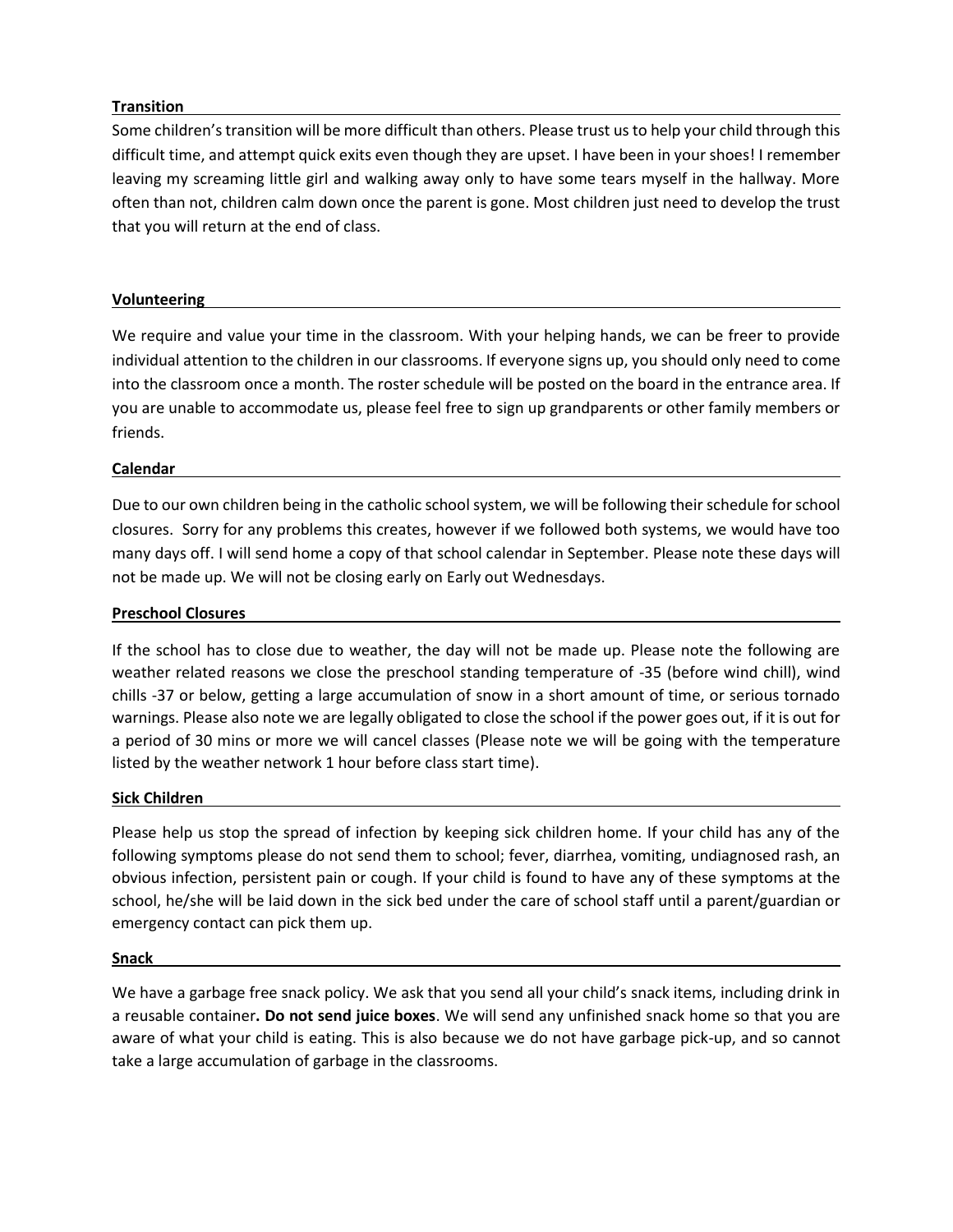#### **What to send**

Everyday your child needs to bring indoor shoes (no slippers in case of fire) and snack. A change of clothes including socks, even if they are fully potty trained is always a good idea. This is a new situation for them and accidents may happen.

#### **Shared Products**

Each class will be designated one shared item to bring, usually items such as Kleenex, wipes, sanitizer, and markers. Please do not buy all these items. We will let you know which item your class is asked to bring.

#### **Potty Training**

Children do not need to be completely potty training however you do need to be actively working on it. Children not trained must come in pull-ups. We do not change pull ups. If a child has a bowel movement a parent/guardian will be called. The exception of this policy is the 2 year old program, please ensure there is enough wipes and diapers for us to change them if needed.

#### **Birthdays**

Although we will acknowledge your child's birthday on the day itself, please do not send in treats. We will have a birthday party for all kids at the end of the year and you will be able to sign up to bring in items then.

#### **Assessments**

Within the first couple of weeks will be sitting down and/or monitoring your children and taking notes on different aspects of their development. There is no need for you to worry about this or try all summer to teach them things. This will only serve to help us get an idea of where your child is so that we can better develop a plan to suit them individually.

More information will be available during the open house days in September. Please feel free to call our office anytime with any questions you have prior.

Lisa Makin & Courtney Kochan, Owners A Fairytale Beginning Ltd.

Amy McNeill, Office Manager *(In office Mon-Fri, 9:00 AM-2:00 PM)* Tel: (780) 912-1167 E-mail: [makinofficemanager@gmail.com](mailto:makinofficemanager@gmail.com)